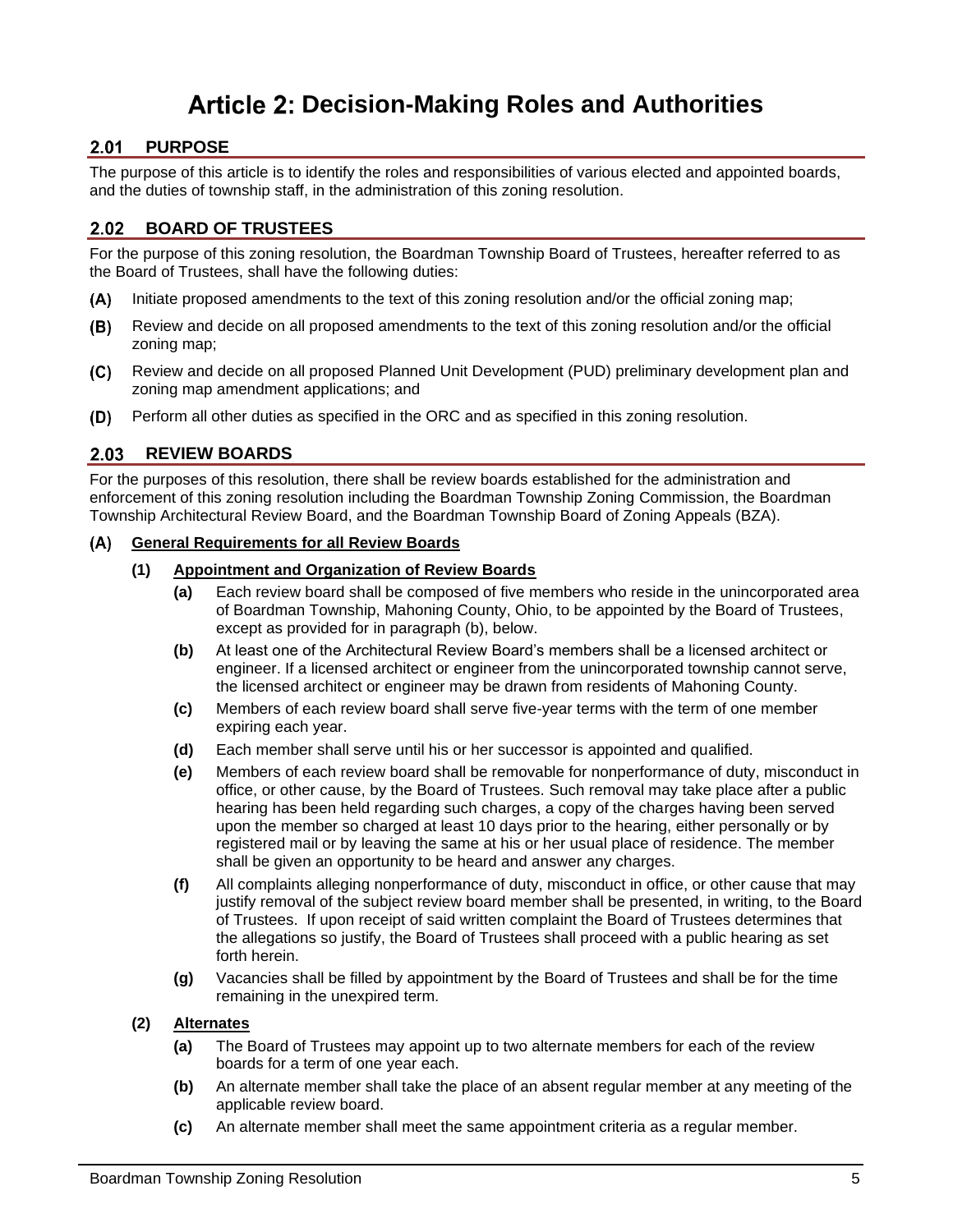- **(d)** When attending a meeting on behalf of an absent member, the alternate member may vote on any matter the absent member is authorized and eligible to vote for and provided the member attended all pertinent public meetings or hearings.
- **(e)** When a vacancy occurs, alternate members do not automatically become full members of the applicable review board. Alternate members have to be appointed to replace a full member upon a vacancy.

#### **(3) Organization and Bylaws**

- **(a)** Each review board shall elect a chairperson and vice-chairperson from its membership. The vice-chairperson shall serve as the chairperson in the absence of the elected chairperson.
- **(b)** Each review board may organize and adopt bylaws for its own governance provided they are consistent with state law and with any other resolution of the township.

#### **(4) Meetings**

- **(a)** Meetings shall be held at the call of the chairperson or at such other times as the applicable review board may determine.
- **(b)** All meetings shall be open to the public, except as exempted by law.
- **(c)** In addition to the above provisions, the chairperson of the BZA may administer oaths and the BZA may compel the attendance of witnesses per the ORC. Furthermore, the BZA may call upon any township department for assistance in the performance of its duties and it shall be the duty of such departments to render such assistance to the BZA as may reasonably be required.

#### **(5) Quorum and Recommendations or Decision**

- **(a)** Any combination of three or more regular or alternate members of each review board shall constitute a quorum.
- **(b)** Each review board shall act when three members, who are eligible to vote, concur on a recommendation or decision.

#### **Zoning Commission**

The Board of Trustees, for the purpose and intent of this zoning resolution, has hereby created and established the Boardman Township Zoning Commission, hereafter referred to as the Zoning Commission. The Zoning Commission shall have the authority to:

- **(1)** Initiate proposed amendments to the text of this zoning resolution and/or the official zoning map;
- **(2)** Review all proposed amendments to the text of this zoning resolution and/or the official zoning map and make recommendations to the Board of Trustees;
- **(3)** Review all PUD preliminary development plans and related zoning map amendment applications, and make recommendations to the Board of Trustees; and
- **(4)** Perform all other duties as specified for township zoning commissions in the ORC and as specified in this zoning resolution.

#### **Architectural Review Board**

The Board of Trustees, for the purpose and intent of this zoning resolution, has hereby created and established the Boardman Township Architectural Review Board, hereafter referred to as the Architectural Review Board. The Architectural Review Board shall have the authority to:

- **(1)** Act as the architectural review board for the township as authorized in Section 519.171 of the ORC;
- **(2)** Participate in the review of site plans as established in Section 3.05: Site Plan Review;
- **(3)** Review and make decisions on all PUD final development plan applications;
- **(4)** Make recommendations regarding site plans to the Board of Zoning Appeals for variance applications related to site plan review applications; and
- **(5)** Perform all other duties as specified in this zoning resolution.

#### **Board of Zoning Appeals (BZA)**

The Board of Trustees, for the purpose and intent of this zoning resolution, has hereby created and established the Boardman Township Board of Zoning Appeals, hereafter referred to as the BZA. The BZA shall have the authority to: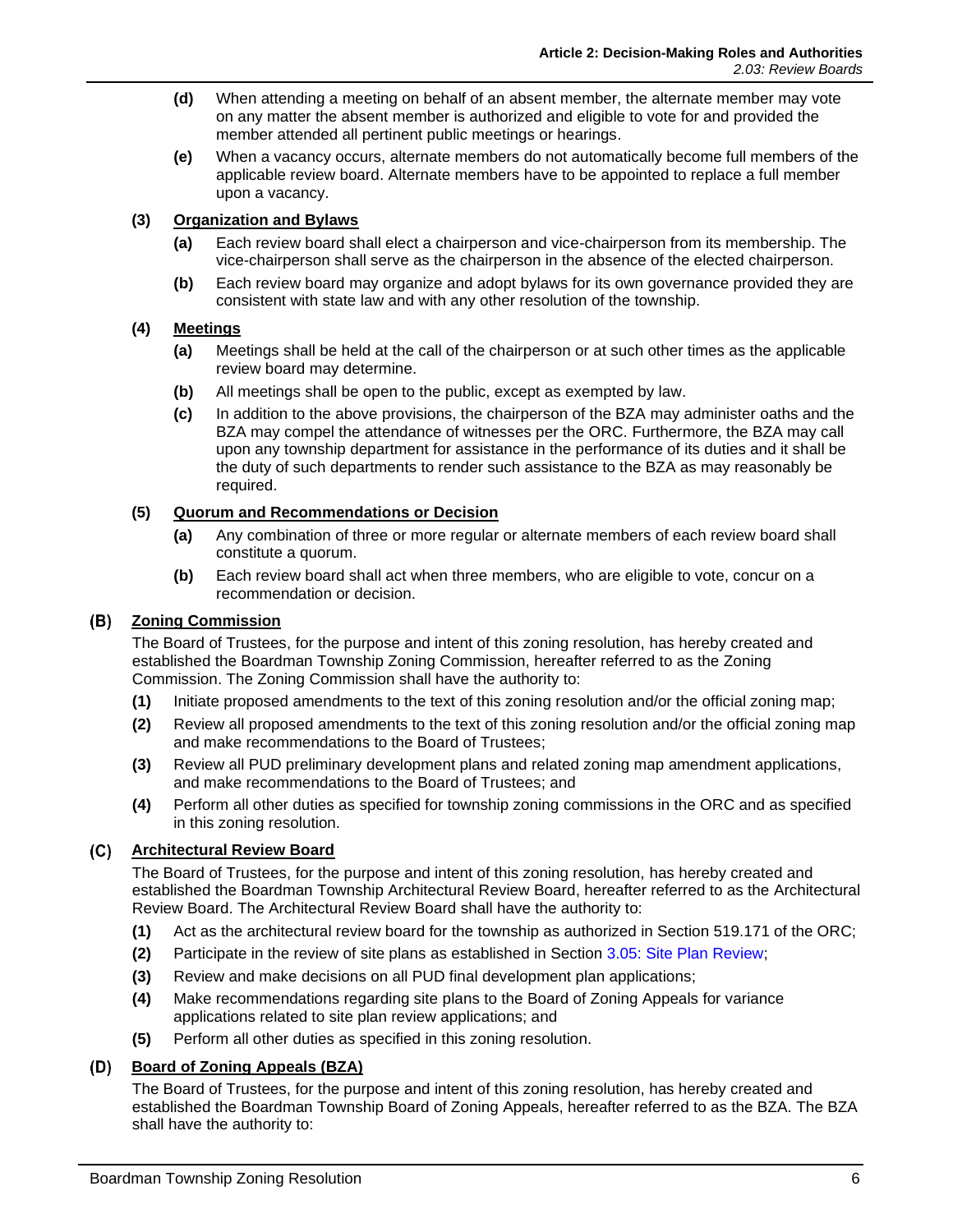- **(1)** Hear and decide appeals where it is alleged by the appellant that there is error in any order, requirement, decision, grant, or refusal made by the Zoning Inspector, other township official, or administrative body of the township in the interpretation or enforcement of the provisions of this zoning resolution;
- **(2)** Hear and make decisions on applications filed for conditional uses. In considering an application for a conditional use, the BZA shall have the power to impose such requirements and conditions with respect to location, construction, maintenance and operation, in addition to those expressly stipulated in this zoning resolution for the particular conditional use, as the BZA may deem necessary for the protection of adjacent properties and the public interest;
- **(3)** Authorize upon appeal in specific cases, filed as herein provided, such variances from the provisions or requirements of this zoning resolution as will not be contrary to the public interest, but only in such cases where, owing to special conditions pertaining to a specific piece of property, the literal enforcement of the provisions or requirements of this zoning resolution would cause unnecessary hardship, and so that the spirit of the resolution shall be observed and substantial justice done. The BZA may attach thereto such conditions regarding the location, character and other features of the proposed structure or use, as it may deem necessary in the interest of the furtherance of the purposes of the zoning resolution and in the public interest;
- **(4)** Review and provide an interpretation of the zoning map or zoning text whenever there is a question of how the zoned districts or regulations of this resolution are applied;
- **(5)** Permit the substitution of a nonconforming use existing at the time of enactment of this resolution in compliance with Article 13: Nonconformities; and
- **(6)** Perform all other duties conferred upon township BZAs in the ORC, or as authorized by the Board of Trustees in compliance with state law.

# 2.04 ZONING INSPECTOR

The Board of Trustees shall appoint a Zoning Inspector who shall serve as the zoning inspector referenced in the ORC, charged with the general administration and enforcement of this resolution as outlined in the ORC and this resolution.

#### **Roles and Powers**

The Zoning Inspector shall have the following roles and powers:

- **(1)** The Zoning Inspector shall have the authority to conduct inspections of structures and land to determine compliance with this resolution.
- **(2)** The Zoning Inspector shall have the authority to review and decide on applications for zoning certificates and to ensure compliance with this zoning resolution in accordance with the applicable procedures in this resolution.
- **(3)** The Zoning Inspector shall have the authority to collect all fees required for all applications.
- **(4)** The Zoning Inspector shall have the authority to provide input, staff reports, or other guidance to the Board of Trustees, Zoning Commission, and/or BZA, when requested.
- **(5)** After written request from a person having a legitimate present or future interest in the property, the Zoning Inspector shall have the authority to issue a zoning certificate for any building or premises existing at the time of enactment of this resolution, certifying, after inspection, the extent and kind of use made of the building or premises and whether such use conforms to the provisions of this resolution.
- **(6)** After receipt of comments on site plan review applications, the Zoning Inspector shall make decisions on such applications in accordance with Section 3.05: Site Plan Review.
- **(7)** It shall be the duty of the Zoning Inspector to issue citations of zoning violations and keep adequate records of all violations.
- **(8)** The Board of Trustees may also appoint additional personnel to assist the Zoning Inspector in such roles and powers as outlined in this section.
- **(9)** The Zoning Inspector shall have the authority to seek the advice of professional consultants, when authorized by the Board of Trustees.
- **(10)** The Zoning Inspector shall have the authority to conduct additional duties as designated by the Board of Trustees or as specified in this zoning resolution.